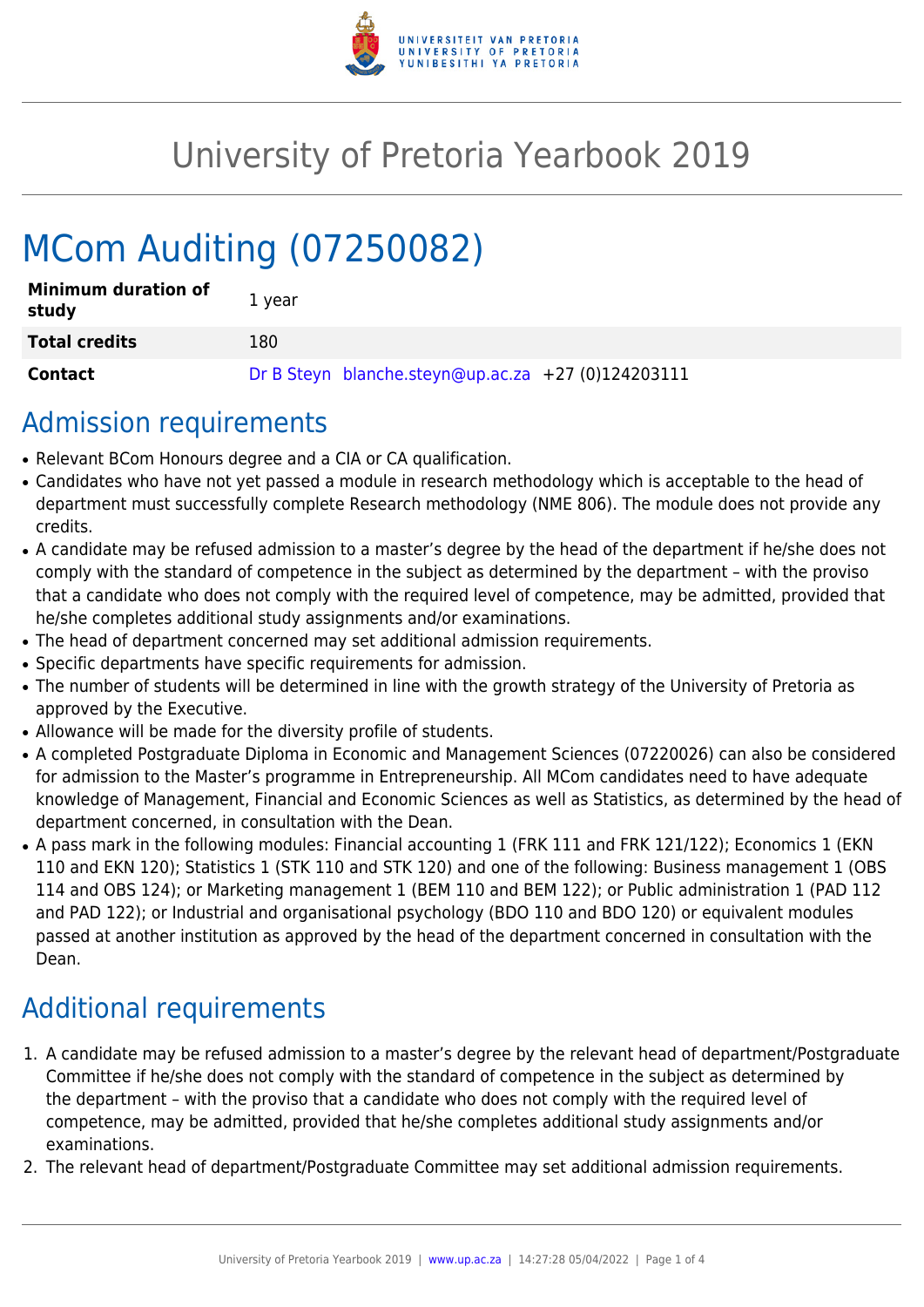

- 3. Specific departments have specific requirements for admission.
- 4. The number of students will be determined in line with the growth strategy of the University of Pretoria as approved by the Executive.
- 5. Allowance will be made for the diversity profile of students.

A pass mark in the following modules is considered to be adequate knowledge. Anyone not meeting this expectation will only be considered for admission in exceptional circumstances.

- Financial accounting 1 (FRK 111 and FRK 121/122);
- Economics 1 (EKN 110 and EKN 120);
- Statistics 1 (STK 110 and STK 120) and one of the following:
- Business management 1 (OBS 114 and OBS 124); or
- Marketing management 1 (BEM 110 and BEM 122); or
- Public administration 1 (PAD 112 and PAD 122); or
- Industrial and organisational psychology (BDO 110 and BDO 120) or equivalent modules passed at another institution as approved by the relevant head of department in consultation with the Dean.

# Other programme-specific information

Candidates who have not yet passed a module in research methodology which is acceptable to the relevant head of department, must successfully complete Research methodology (NME 806) before enrolling for ODT 890. The module does not provide any credits.

# Examinations and pass requirements

The pass mark for both a dissertation and a mini-dissertation is 50%. The provisions regarding pass requirements for dissertations, contained in General Regulation G.12.2, apply mutatis mutandis to minidissertations. A pass mark of at least 50% is required in the examination of each module.

## Research information

#### **Dissertations/mini-dissertations, curricula and modules**

- 1. The degree programme requires that a dissertation/mini-dissertation must be submitted in a field of study chosen from the fields covered for the honours degree, provided that the Dean may, on the recommendation of the relevant head of department/Postgraduate Committee, approve the replacement of the required dissertation by the successful completion of a prescribed number of module credits and a minidissertation/research article.
- 2. Information on modules, credits and syllabi is available, on request, from the relevant head of department/Postgraduate Committee.
- 3. A module in Research Methodology is compulsory in all programmes. The Dean may, on the recommendation of the relevant head of department/Postgraduate Committee, waive the prerequisites.
- 4. Sufficient number of bound copies of the dissertation/mini-dissertation must be submitted to the Head: Student Administration for examination, after permission is granted by the supervisor.

#### **Article for publication**

The Dean may require, before or on submission of a dissertation/mini-dissertation, the submission of a draft article for publication to the supervisor. The draft article should be based on the research that the student has conducted for the dissertation/mini-dissertation and be approved by the supervisor concerned. The supervisor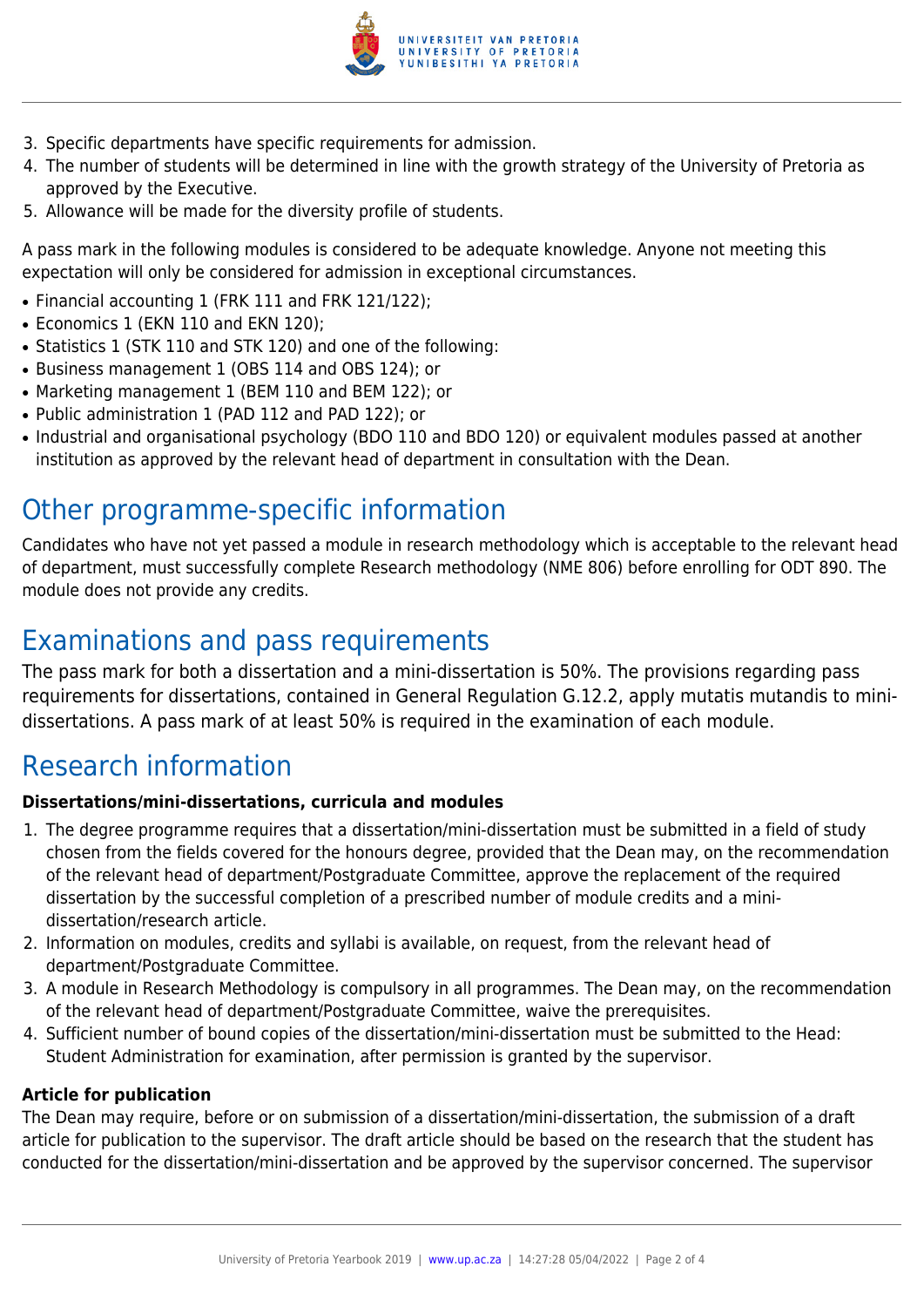

should then have the opportunity to take the paper through all the processes of revision and resubmission as may be necessary and/or appropriate in order to achieve publication.

#### **Submission of dissertation/mini-dissertation**

only be conferred during a subsequent series of graduation ceremonies.

A dissertation/mini-dissertation is submitted to the Head: Student Administration/departmental Postgraduate Office, before the closing date for the various graduation ceremonies as announced annually.

For examination purposes, a student must, in consultation with the supervisor, submit a sufficient number of bound copies and/or e-copies of the dissertation/mini-dissertation, printed on good quality paper and of good letter quality, to the Head: Student Administration/departmental Postgraduate Office. Permission to submit the dissertation/mini-dissertation in unbound form may be obtained from the supervisor concerned on condition that a copy of the final approved dissertation/mini-dissertation is presented to the examiners in bound format or electronic format.

In addition to the copies already mentioned, each successful student must submit a bound paper copy as well as two electronic copies of the approved dissertation/mini-dissertation to the Head: Student Administration/departmental Postgraduate Office in the format specified by the faculty and in accordance with the minimum standards set by the Department of Library Services, before 15 February for the Autumn graduation ceremonies and before 15 July for the Spring graduation ceremonies, failing which the degree will